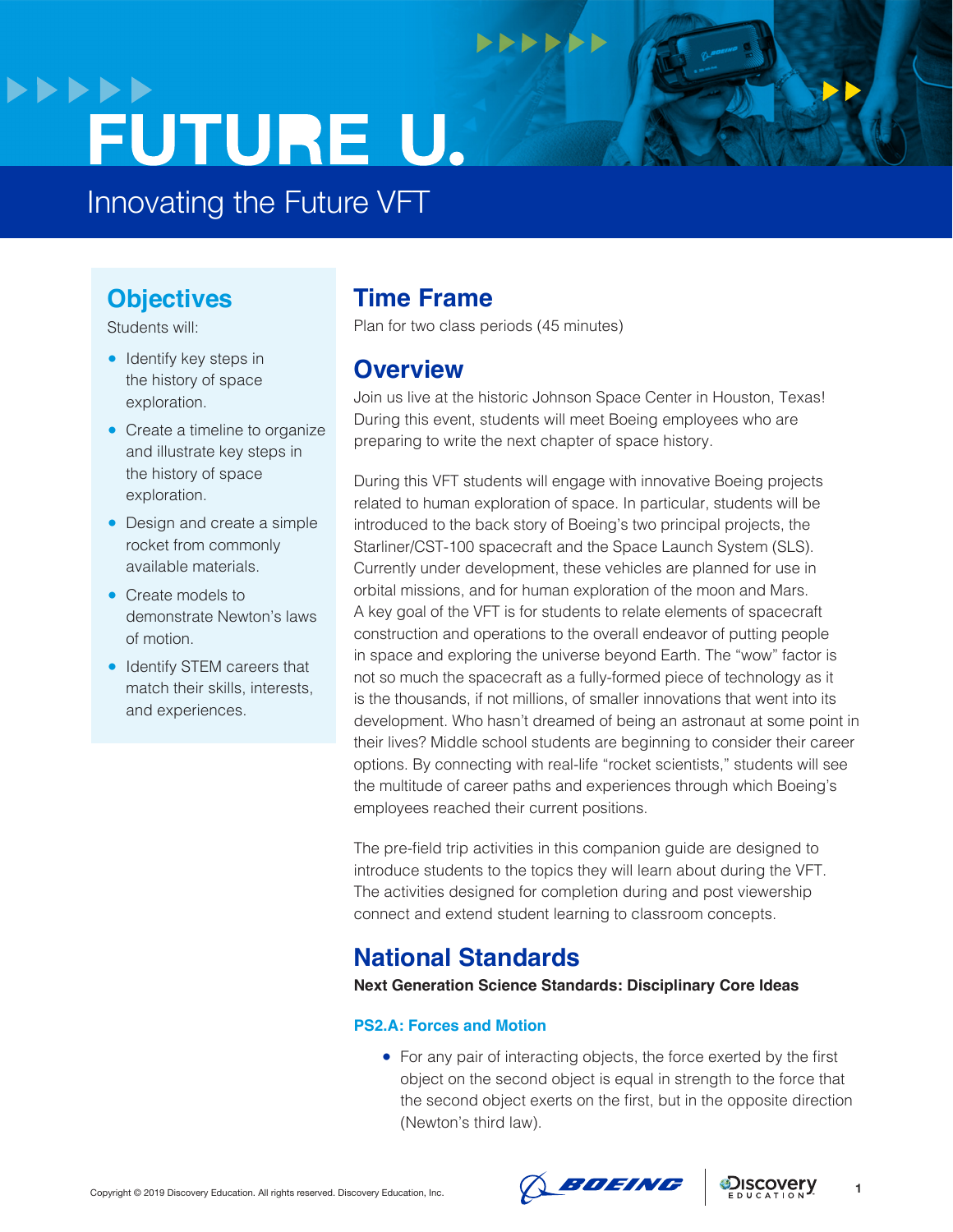#### **ETS1.A: Defining and Delimiting Engineering Problems**

● The more precisely a design task's criteria and constraints can be defined, the more likely it is that the designed solution will be successful. Specification of constraints includes consideration of scientific principles and other relevant knowledge that is likely to limit possible solutions. (MS-ETS1-1)

#### **ETS1.B: Developing Possible Solutions**

- A solution needs to be tested, and then modified on the basis of the test results in order to improve it. (MS-ETS1-4)
- There are systematic processes for evaluating solutions with respect to how well they meet the criteria and constraints of a problem. (MS-ETS1-2), (MS-ETS1-3)
- Sometimes parts of different solutions can be combined to create a solution that is better than any of its predecessors. (MS-ETS1-3)
- Models of all kinds are important for testing solutions. (MS-ETS1-4)

#### **ETS1.C: Optimizing the Design Solution**

● Although one design may not perform the best across all tests, identifying the characteristics of the design that performed the best in each test can provide useful information for the redesign process that is, some of the characteristics may be incorporated into the new design. (MS-ETS1-3)

The iterative process of testing the most promising solutions and modifying what is proposed on the basis of the test results leads to greater refinement and ultimately to an optimal solution. (MS-ETS1-4)

### **Materials**

- Careers in Aerospace capture sheet
- Space Exploration Technologies capture sheet
- Access to the Internet
- Graphic display materials (software or regular materials)

### **Pre-VFT Activity**

Don't forget to also watch the Pre-VFT sneak peek to get your class excited for the live event!

#### **4-Corners Question Boot up**

Before you begin your journey, see what students already know about human exploration. Designate one corner of the room to represent each response. You might want to use small white boards or signs to label each corner. State the question and ask students to write their response on an index card or small piece of paper. Then, ask students to take their cards to the designated corner. Direct students to form groups of 2–3 and share why they selected this option. Repeat directions for each question and reveal correct answers.

**1.** Which of these is **NOT** an example of an Autonomous vehicle?

Self-driving car remote-controlled robot remote-controlled drone bicycle (correct answer)



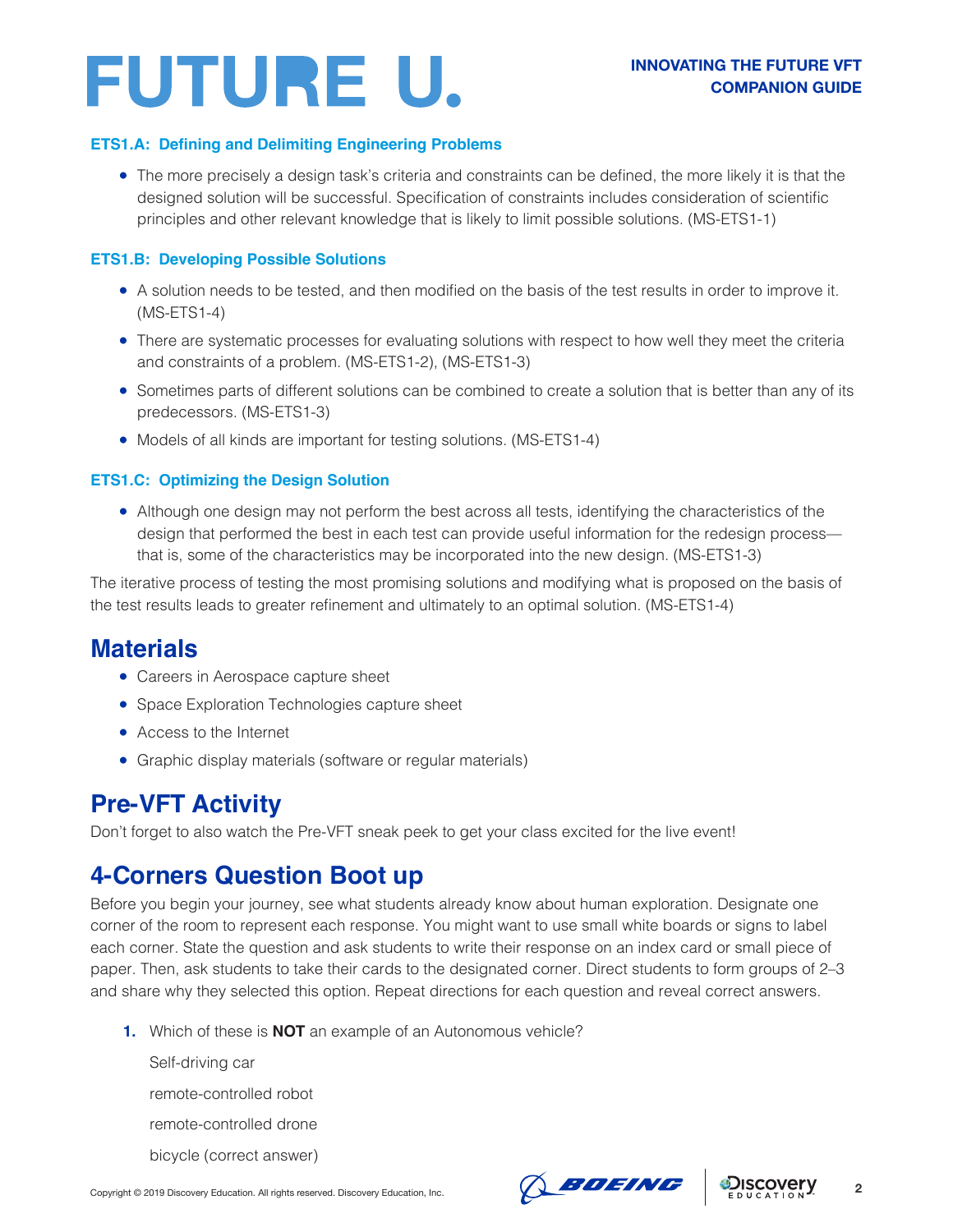

**2.** How many people typically **live** on the International Space Station at any one time?

```
\mathfrak{p}6 (correct answer)
12
```
24

**3.** Worldwide, **approximately** how many rockets have been launched to date?5,000

(correct answer)

2,500

500

25

**4.** About how many Earth days does it take to go to Mars?

15 days

50 days

100 days

300 days (correct answer, but varies widely on fuel and positions of planets)

#### **History of space timeline**

To help prepare for the Virtual Field Trip, engage students in a discussion about the history of space. Clarify with students that the United States is one of several space-capable nations, but only one of three countries with human space exploration capability. (Russia and China are the other two.) Use images from NASA image library to illustrate the space race which the United States engaged in with the Soviet Union during the 1960s.

Share with students that during the space race different pieces of technologies used to build the spacecrafts expanded on or refined previous innovations and scientific advances.

Explain to students that they will create a graphic organizer in the form of a timeline to illustrate how each innovation relied on earlier advances. Ask students work in pairs or small groups. Ask students to brainstorm what kinds of information they should include in their time line. If needed, guide students to consider that their timelines should include:

- Date
- Title
- Short passage summary
- Image

For the title, students could research or imagine the headline that accompanied the event. The images for the timeline are optional but desirable, since students will observe the improvement in image quality corresponding to improvements. Students will be challenged to select the most relevant events to include in their timelines. Explain to students that to help them prioritize, they can sort events according to relative impact on the advancement of space exploration.

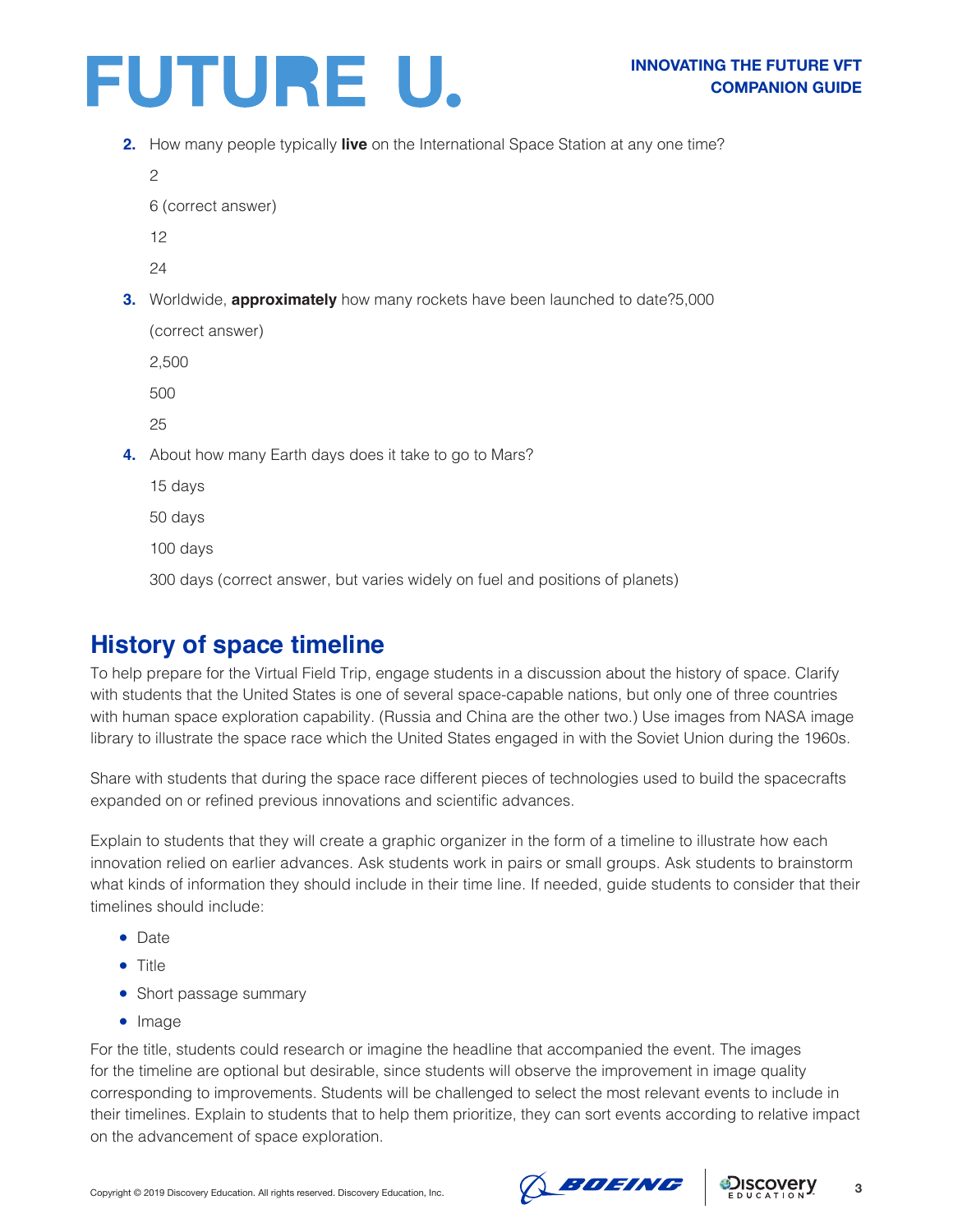Suggested resources:

<https://www.archives.gov/research/alic/reference/space-timeline.html> <https://www.nasa.gov/centers/glenn/about/history/timeline.html> [https://www.nasa.gov/centers/kennedy/about/history/spacehistory\\_toc.html](https://www.nasa.gov/centers/kennedy/about/history/spacehistory_toc.html) <https://images.nasa.gov/>

Students will collect their data and compile and organize it to create their timelines using the graphic display materials. Invite students to brainstorm ways they could create and share their timelines as a digital resource or in-person presentation.

## **During the Virtual Field Trip**

Two activity options are available for students to obtain information as they watch the Virtual Field Trip.

## **During the Field Trip**

#### **Activity 1: Applying Your Knowledge and Skills to Careers in Space Science**

Guide students to brainstorm their personal talents and interests and write them on the capture sheet. Then, direct students to watch the Virtual Field Trip. While they watch, they should look to match some of their talents and interests with the careers featured.

#### **Activity 2: Aerospace Technologies**

Students will use the capture sheet to analyze the technologies featured in the different career spotlights. Students will compare a technology they are familiar with to one they will observe during different segments of the VFT. After the VFT, students will use the second column sentence starters to evaluate and summarize the technologies they observed.

## **Post-VFT Activity**

#### **Be a Rocket Scientist**

After the VFT, explain to students that they will create their own simple rockets to demonstrate key principles of rocket propulsion. In this activity students use readily-available, safe materials to test various designs for a baking soda rocket. The aim of the activity is to evaluate designs using the engineering design process to optimize the performance of their rocket. They will then use their rockets with different payload masses to investigate the effect of payload mass on performance.

#### **Safety Note**

Explain to students that although their rockets use safe, non-flammable materials, their rockets can travel several meters high at high speed. Students should be careful during preparation of their rockets and stay clear of the launch area just before launch. For the activity, find a suitable area outside away from buildings or vehicles.

## **Materials (for each group)**

- large soda bottle (1 liter size)
- cork or rubber stopper for the soda bottle
- 3 pencils of equal size and length
- sticky tape
- cardstock



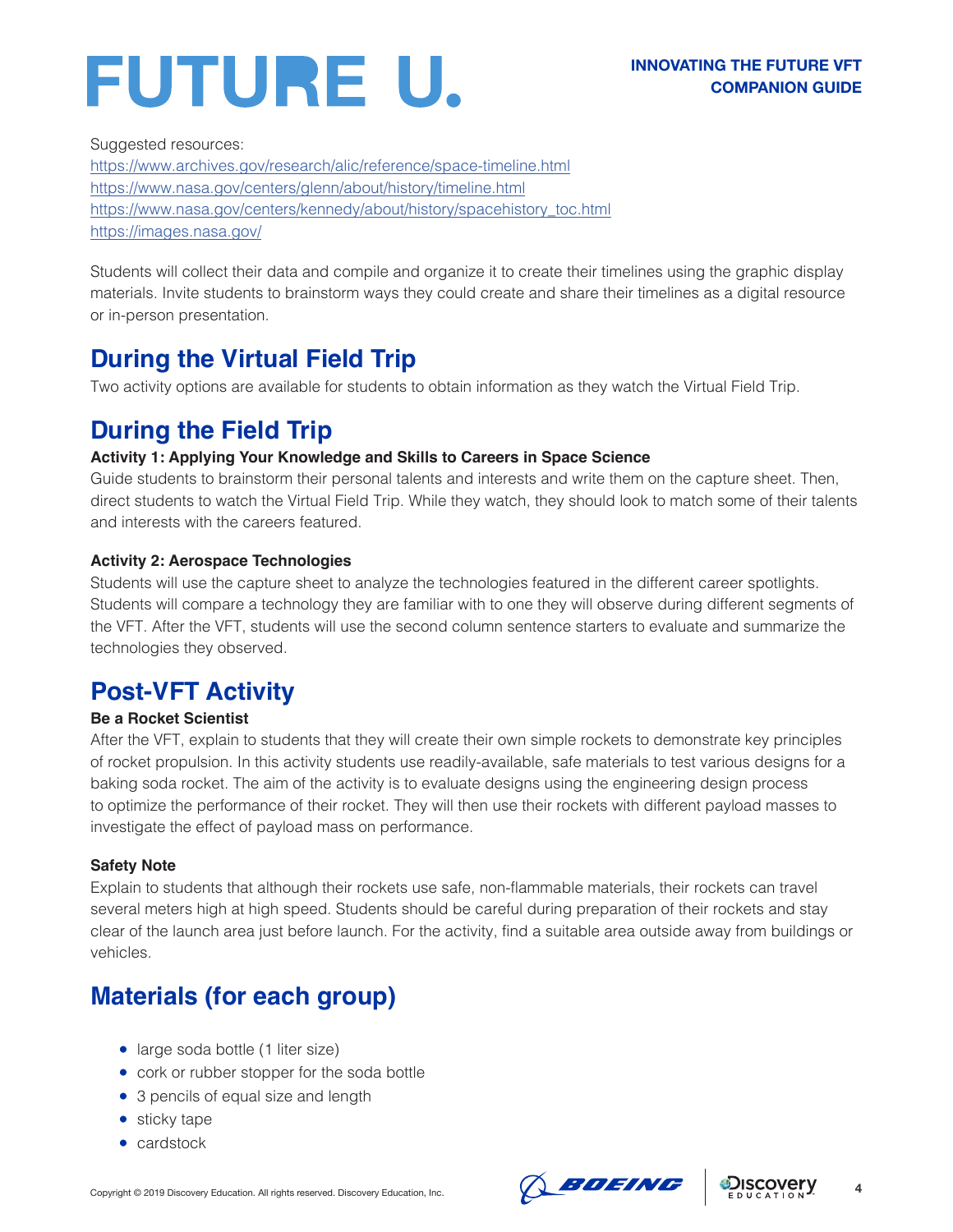- scissors
- bathroom tissue
- set of measuring spoons
- baking soda
- white vinegar
- paper towels for clean up
- pennies

### **Procedure**

- **1.** Working in pairs or small groups, students create their rocket frame:
	- **a.** Tape the three pencils equal distances around the top of the soda bottle.
	- **b.** Ensure that half the length of the pencils is above the mouth of the bottle. The pencils serve as fins of the rocket, so that the base of the rocket rests on the three pencils, and the exhaust nozzle (mouth of the bottle) is a few inches above the ground.
- **2.** Conduct an initial trial:
	- **a.** Measure a teaspoon of baking soda and place it in a square of bathroom tissue.
	- **b.** Fold the square to make a packet and push it through the mouth of the bottle.
	- **c.** Measure a tablespoon of the vinegar and pour it into the bottle.
	- **d.** Put the cork quickly into the mouth of the bottle. It shouldn't be pushed in too tightly but enough that it is sealed.
	- **e.** Put the bottle upside down on a flat surface so that it is resting on the pencil "fins".
	- **f.** Stand away from the bottle. Pressure in the bottle will build due to the carbon dioxide produced by the reaction of vinegar and baking soda. Wait for the cork to pop out and the rocket will fly upward.
- **3.** Practice this procedure until a consistent performance is achieved.
- **4.** Cut the cardstosck to create additional structures for the rocket as needed.

To encourage students to experiment, set a design goal consistent with their ability and time available. Suggested enhancements:

- Use the pennies as a payload taped to the bottom of the bottle (top of rocket) and compare rocket performance (height reached by rocket) with and without a fairing (made from the card).
- Vary the number of pennies and compare rocket performance.

### **Materials**

- Newton's cradle
- paperweight or similar small heavy object
- sheets of paper
- flour
- large dish or basin
- marble
- toy cars



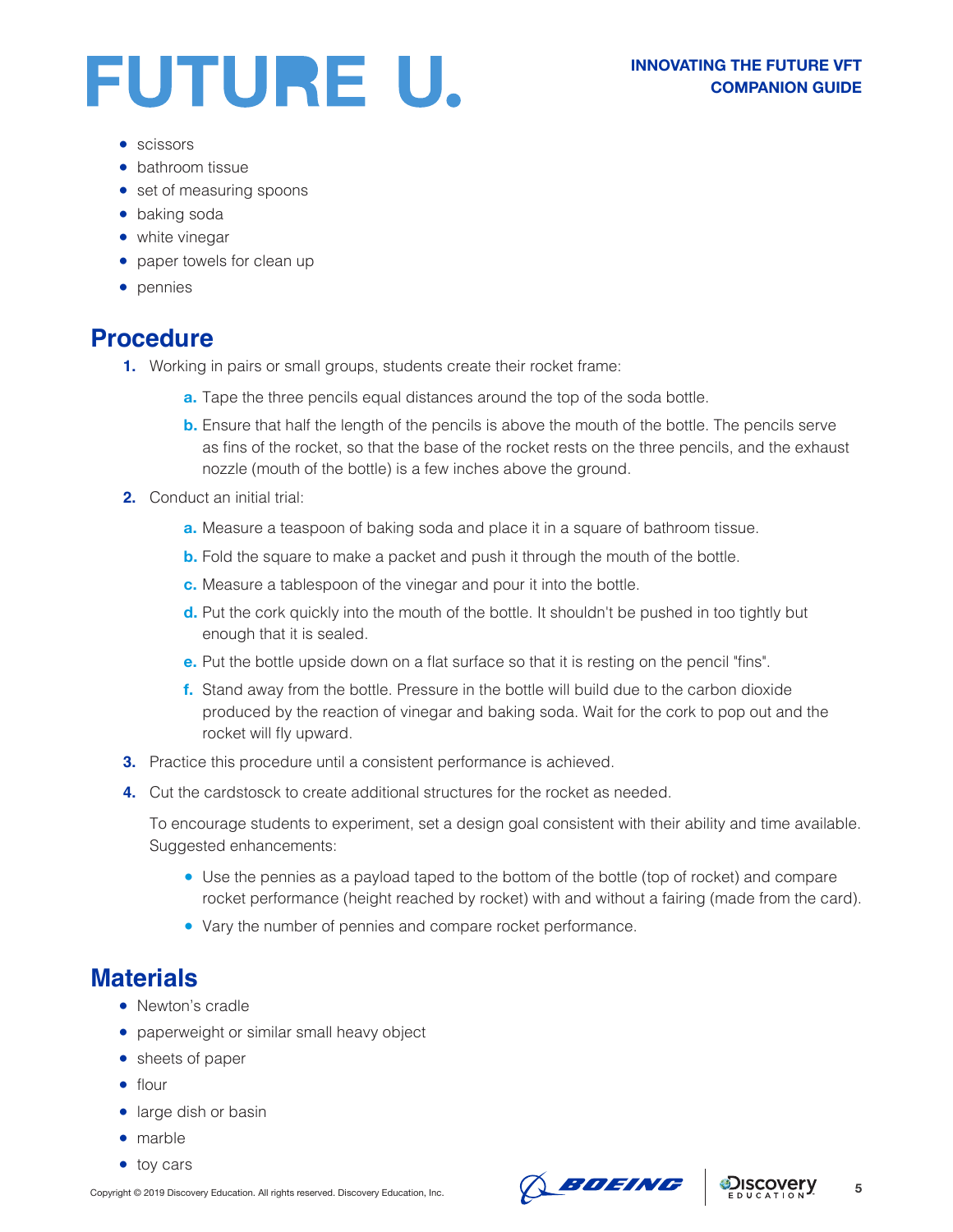#### **Procedure**

- **1.** Engage students by asking them how a simple device such as Newton's cradle relates to such a complex machine as the SLS.
- **2.** Explain that they will use the materials to investigate Newtons' laws of motion.
- **3.** Students can work in pairs or small groups depending on the availability of materials.
- **4.** Assign each group (or let them choose) to investigate one of the three laws using the available materials.
- **5.** After students have completed their investigations, each group presents to the class how they used the materials to demonstrate their assigned law of motion.

## **Example Demonstrations**

Example demonstrations that the students could present include:

#### **First Law**

- **1.** Place a sheet of paper on a flat surface, so that a short portion of paper is protruding one or two centimeters over the edge of the surface.
- **2.** Place a paperweight on the sheet of paper.
- **3.** Quickly pull the piece of paper.
- **4.** The paperweight will remain stationary due to its inertia, consistent with Newton's first law.
- **5.** If the paperweight moves, encourage students to consider why. (Due to friction between the paperweight and the sheet of paper.)

#### **Second Law**

- **1.** Add flour to the dish to create a layer 2–3 centimeters deep.
- **2.** Wad up the paper as tightly as possible so that it is about the same size as the marble.
- **3.** Drop the paper wad and marble at the same time from an equal height (e.g., 1 meter).
- **4.** The paper wad and marble will hit the flour at the same time, but the marble will make a bigger crater because of its greater mass *(m)*, consistent with Newton's second law. Even though acceleration (a, due to gravity) was the same, the force *(F)* of the marble was greater due to its greater mass.
- **5.** If the paper wad and marble do not hit the flour at the same time, encourage students to consider why. (Even if the paper is wadded up tightly, it will have a rougher surface area than the marble, so friction due to air resistance will be greater, causing it to fall more slowly.)
- **6.** If time allows, encourage students to consider the problem algebraically:

According to Newton's second law, *F = ma*

Let:

- *a* = acceleration due to gravity
- $m<sup>m</sup>$  = mass of marble
- $m<sup>p</sup>$  = mass of paper wad
- $F<sup>m</sup>$  = force of falling marble



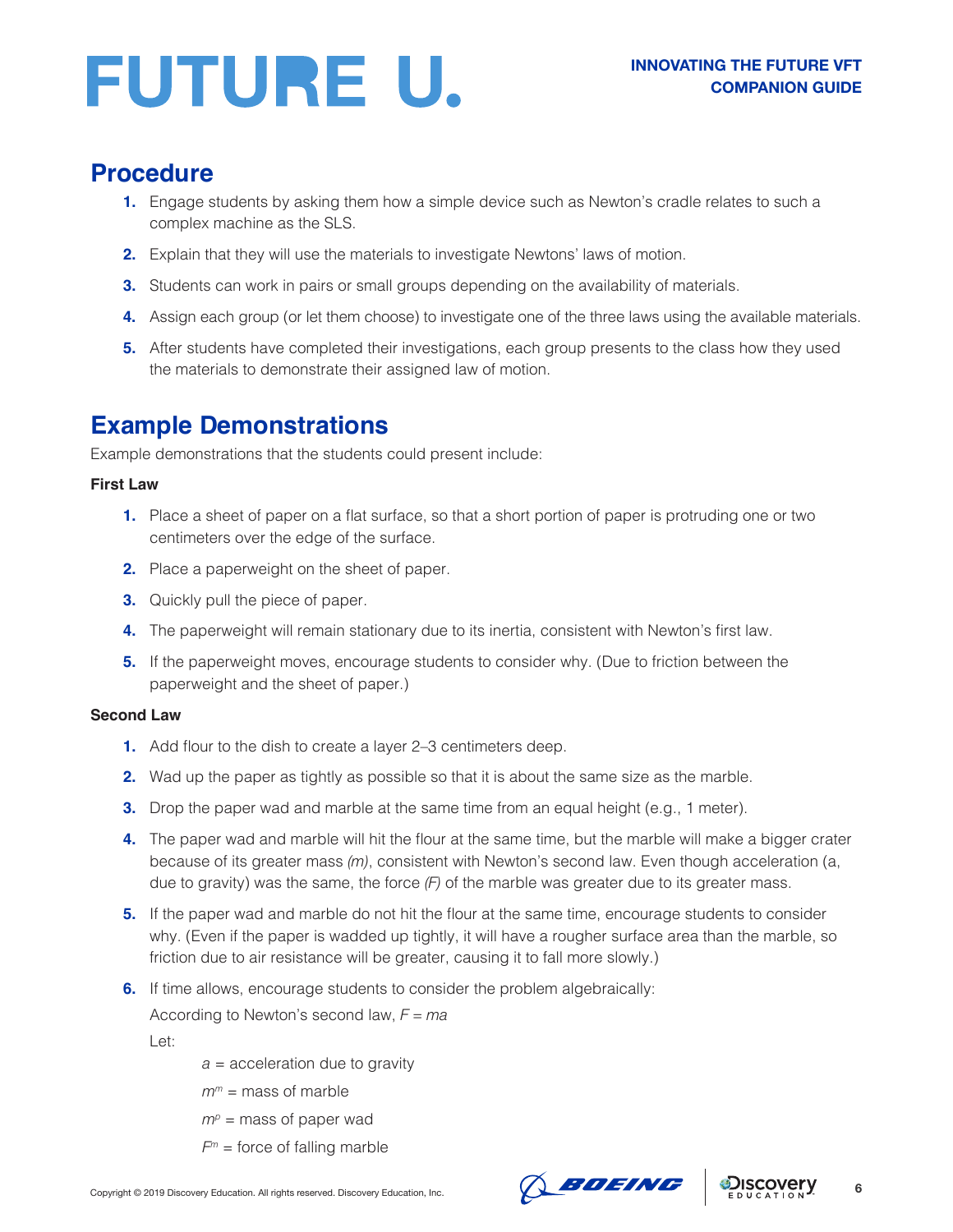

#### $F<sup>p</sup>$  = force of falling paper

Therefore, since a is the same for both objects, if  $m^m > m^p$ , then  $F^m > F^p$ , consistent with the observation that the marble makes a bigger impact crater.

#### **Third Law**

- **1.** Using Newton's cradle, first pull one ball back.
- **2.** Drop the ball.
- **3.** The dropped ball hits the ball adjacent, but only last ball in the row moves, rising to about the same height from which the first ball was dropped.
- **4.** Repeat with the first two balls in the row.
- **5.** The middle ball remains stationary, but the last two balls in the row move.
- **6.** These observations are consistent with Newton's third law as follows:
- **7.** In the first case one ball hit the one adjacent (action), force was transferred through the balls in between because they're prevented from moving by adjacent balls. Only the last ball moves to the same height (equal and opposite reaction).
- **8.** Encourage students to consider how they could demonstrate the third law using the toy cars. (e.g., students could cause two cars to collide and observe the motions before and after the collision.)

Engage students in a discussion around the following questions:

- **1.** How do the demonstrations relate to the motion of the SLS:
	- **a.** During launch?
	- **b.** In orbit?
- **2.** How do the demonstrations relate to the common misconception about rocket motion mentioned by Myron Fletcher?





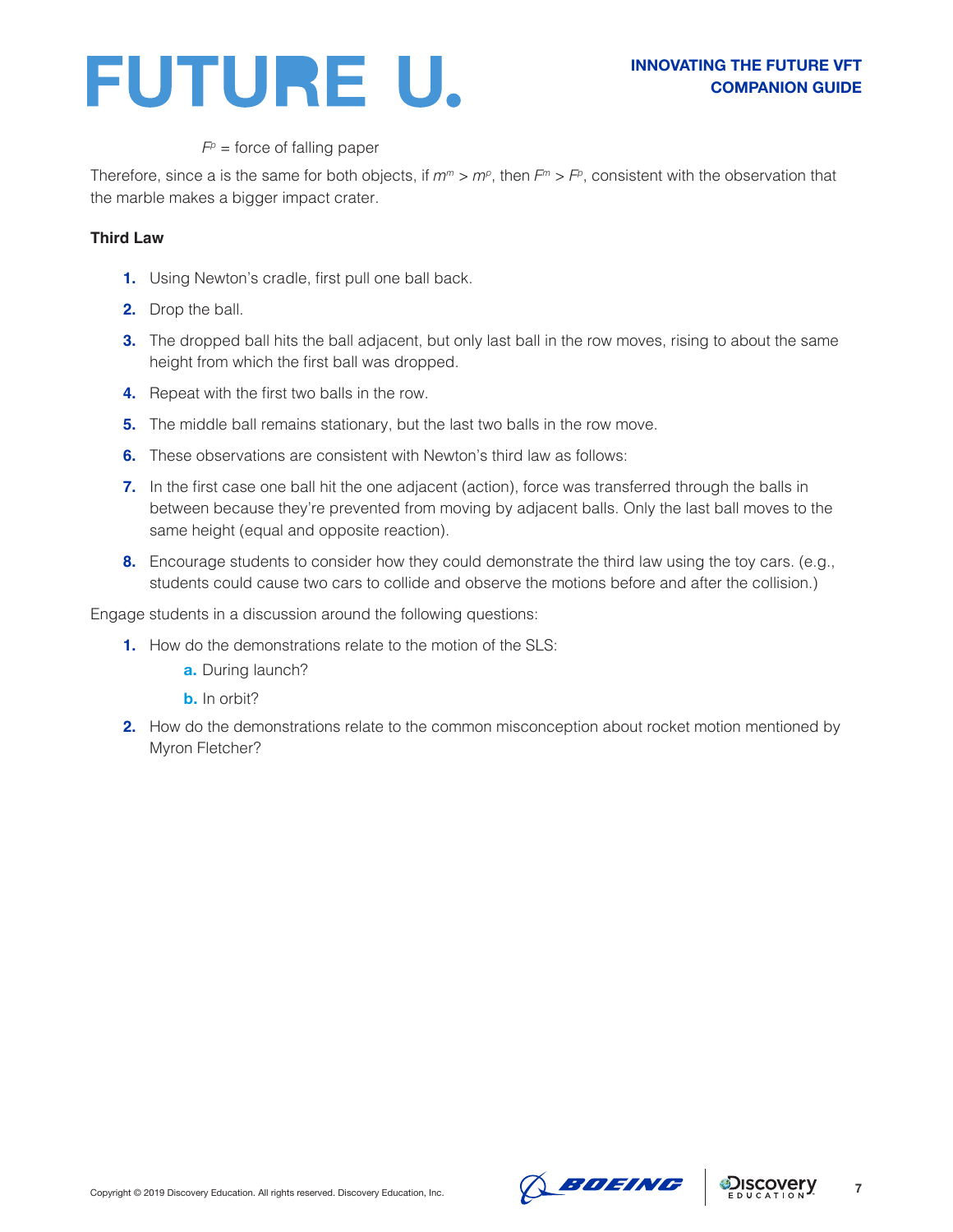### **Applying Your Knowledge and Skills to Careers in Aerospace**

The competition for human exploration of space drives expansion and innovations resulting in growing and varied job opportunities in aerospace. People in these careers work together to develop aircraft, spacecraft, satellites, and missiles. Your interests, abilities, and goals will all influence your career choices.

\_\_\_\_\_\_\_\_\_\_\_\_\_\_\_\_\_\_\_\_\_\_\_\_\_\_\_\_\_\_\_\_\_\_\_\_\_\_\_\_\_\_\_\_\_\_\_\_\_\_\_\_\_\_\_\_\_\_\_\_\_\_\_\_\_\_\_\_\_\_\_\_\_\_\_\_\_\_\_\_\_\_\_\_\_\_\_\_\_\_\_\_\_\_\_\_\_\_\_

 $\_$  ,  $\_$  ,  $\_$  ,  $\_$  ,  $\_$  ,  $\_$  ,  $\_$  ,  $\_$  ,  $\_$  ,  $\_$  ,  $\_$  ,  $\_$  ,  $\_$  ,  $\_$  ,  $\_$  ,  $\_$  ,  $\_$  ,  $\_$  ,  $\_$  ,  $\_$  ,  $\_$  ,  $\_$  ,  $\_$  ,  $\_$  ,  $\_$  ,  $\_$  ,  $\_$  ,  $\_$  ,  $\_$  ,  $\_$  ,  $\_$  ,  $\_$  ,  $\_$  ,  $\_$  ,  $\_$  ,  $\_$  ,  $\_$  ,

\_\_\_\_\_\_\_\_\_\_\_\_\_\_\_\_\_\_\_\_\_\_\_\_\_\_\_\_\_\_\_\_\_\_\_\_\_\_\_\_\_\_\_\_\_\_\_\_\_\_\_\_\_\_\_\_\_\_\_\_\_\_\_\_\_\_\_\_\_\_\_\_\_\_\_\_\_\_\_\_\_\_\_\_\_\_\_\_\_\_\_\_\_\_\_\_\_\_\_

 $\_$  ,  $\_$  ,  $\_$  ,  $\_$  ,  $\_$  ,  $\_$  ,  $\_$  ,  $\_$  ,  $\_$  ,  $\_$  ,  $\_$  ,  $\_$  ,  $\_$  ,  $\_$  ,  $\_$  ,  $\_$  ,  $\_$  ,  $\_$  ,  $\_$  ,  $\_$  ,  $\_$  ,  $\_$  ,  $\_$  ,  $\_$  ,  $\_$  ,  $\_$  ,  $\_$  ,  $\_$  ,  $\_$  ,  $\_$  ,  $\_$  ,  $\_$  ,  $\_$  ,  $\_$  ,  $\_$  ,  $\_$  ,  $\_$  ,

Which of your talents and skills relate to a career in aerospace? Explain the connection.

Which interests or hobbies you enjoy relate to a career in aerospace? Explain the connection.

While watching the Virtual Field Trip, match some of your talents and interests related to each career highlighted.

|                                                                                                 | <b>Tony</b><br>Castilleja<br>Jr.,<br>Mechanical<br>Engineer | Celena<br>Dopart,<br>Human<br>Factors<br>Systems<br>Engineer | James<br>Dickson,<br><b>ISS Mission</b><br>Evaluation<br>Room<br>Manager | <b>Kavya</b><br>Manyapu,<br>Flight Crew<br>Operations<br>and Test<br>Engineer | <b>Jennifer</b><br>Hammond,<br><b>ISS Mission</b><br>Evaluation<br>Room<br>Manager | <b>Myron</b><br>Fletcher,<br>Rocket<br>Propulsion<br>Engineer |
|-------------------------------------------------------------------------------------------------|-------------------------------------------------------------|--------------------------------------------------------------|--------------------------------------------------------------------------|-------------------------------------------------------------------------------|------------------------------------------------------------------------------------|---------------------------------------------------------------|
| List two<br>skills the<br>professional<br>highlighted<br>as being<br>critical<br>to their work. |                                                             |                                                              |                                                                          |                                                                               |                                                                                    |                                                               |
| List two<br>talents<br>or interests<br>that you have<br>related<br>to this job.                 |                                                             |                                                              |                                                                          |                                                                               |                                                                                    |                                                               |

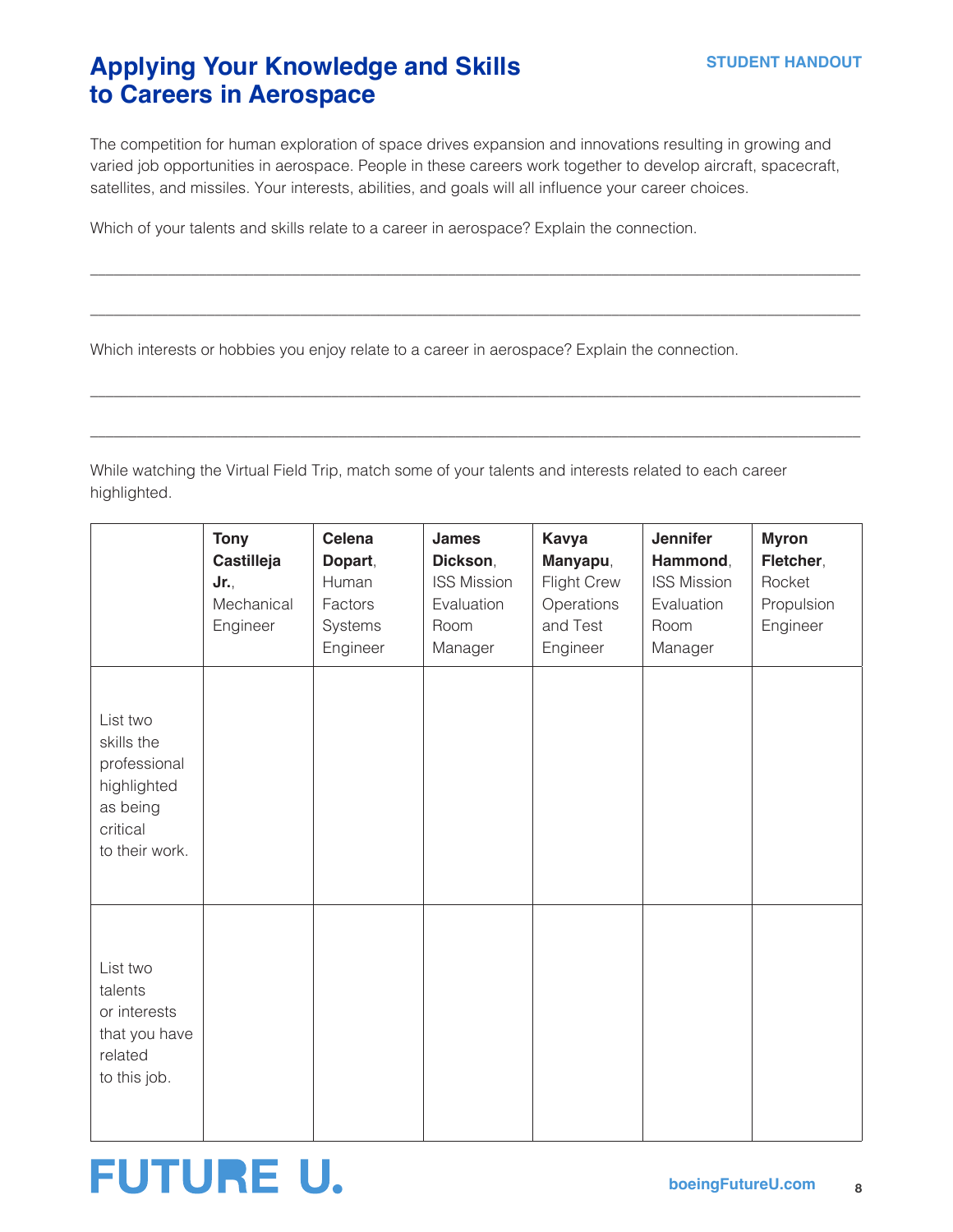## **Applying Your Knowledge and Skills to Careers in Aerospace**

List two careers from the table that best match to your talents and/or interests.

 $\_$  ,  $\_$  ,  $\_$  ,  $\_$  ,  $\_$  ,  $\_$  ,  $\_$  ,  $\_$  ,  $\_$  ,  $\_$  ,  $\_$  ,  $\_$  ,  $\_$  ,  $\_$  ,  $\_$  ,  $\_$  ,  $\_$  ,  $\_$  ,  $\_$  ,  $\_$  ,  $\_$  ,  $\_$  ,  $\_$  ,  $\_$  ,  $\_$  ,  $\_$  ,  $\_$  ,  $\_$  ,  $\_$  ,  $\_$  ,  $\_$  ,  $\_$  ,  $\_$  ,  $\_$  ,  $\_$  ,  $\_$  ,  $\_$  ,

\_\_\_\_\_\_\_\_\_\_\_\_\_\_\_\_\_\_\_\_\_\_\_\_\_\_\_\_\_\_\_\_\_\_\_\_\_\_\_\_\_\_\_\_\_\_\_\_\_\_\_\_\_\_\_\_\_\_\_\_\_\_\_\_\_\_\_\_\_\_\_\_\_\_\_\_\_\_\_\_\_\_\_\_\_\_\_\_\_\_\_\_\_\_\_\_\_\_\_